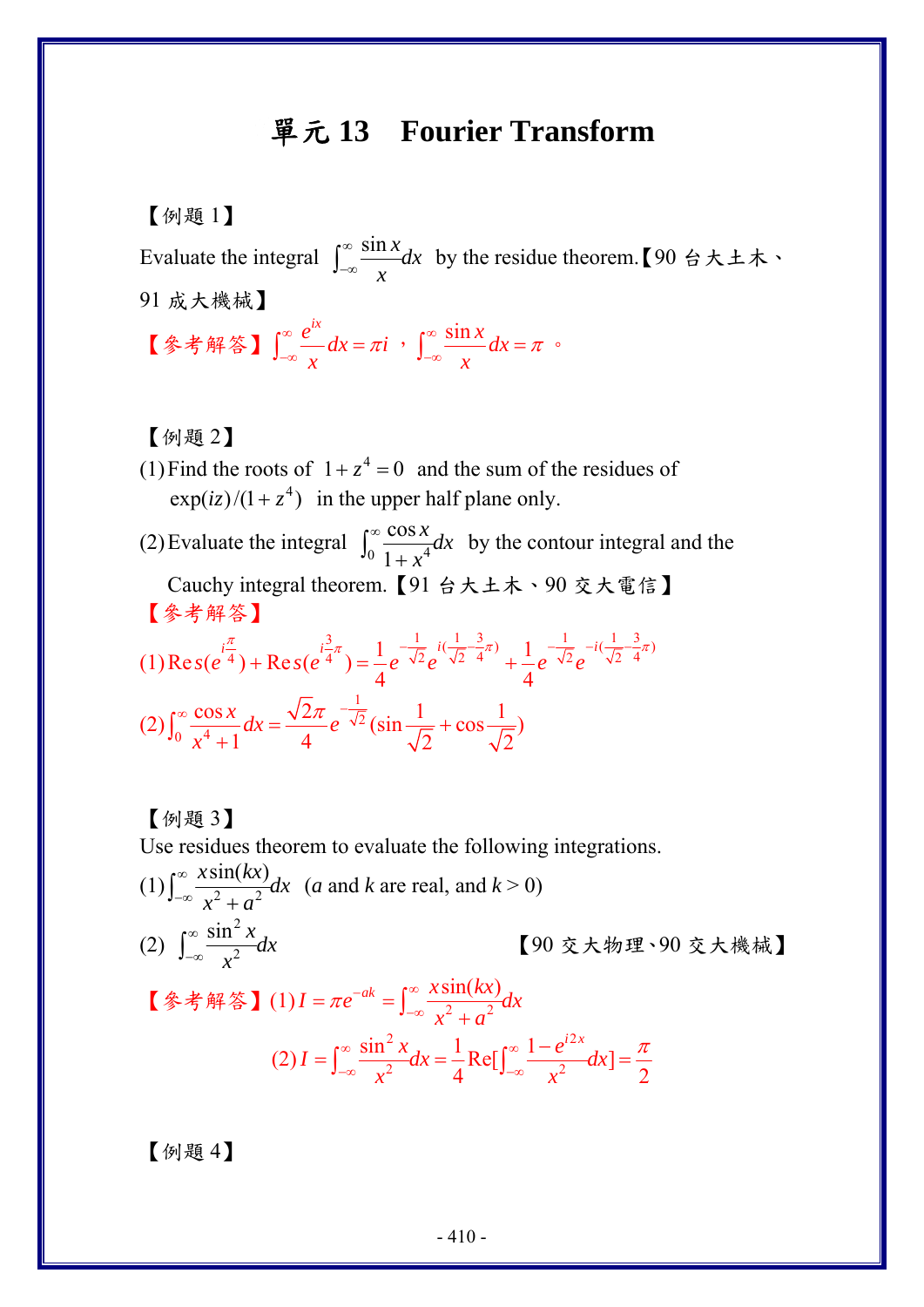Slove  $\int_{-\infty}^{\infty} \frac{e^{-x}}{x^3 - x^2 + 4x - 4}$  $\frac{e^{ix}}{2}$  *dx*  $x^3 - x^2 + 4x$  $\int_{-\infty}^{\infty} \frac{e^{ix}}{x^3 - x^2 + 4x - 4} dx$  by complex analysis (where *i* =  $\sqrt{-1}$ ). [90 中興機械】

\n
$$
\left[ \frac{1}{2} \cdot \frac{e^{ix}}{\sqrt{3-x^2+4x-4}} \right] \, dx = -\pi i \left[ \frac{1}{5} e^{i} + \frac{e^{-2}}{2i(1+2i)} \right]
$$
\n

## 【例題 5】

Calculate the Fourier transform of  $\left(\frac{2\sin t}{t}\right)^2$  $\frac{1}{t}$   $\binom{1}{t}$  2. 【90 台科電子】

\n
$$
\left[ \oint_{\infty} \hat{\mathbf{F}} \hat{\mathbf{F}} \hat{\mathbf{F}} \hat{\mathbf{F}} \hat{\mathbf{F}} \hat{\mathbf{F}} \hat{\mathbf{F}} \hat{\mathbf{F}} \hat{\mathbf{F}} \hat{\mathbf{F}} \hat{\mathbf{F}} \hat{\mathbf{F}} \hat{\mathbf{F}} \hat{\mathbf{F}} \hat{\mathbf{F}} \hat{\mathbf{F}} \hat{\mathbf{F}} \hat{\mathbf{F}} \hat{\mathbf{F}} \hat{\mathbf{F}} \hat{\mathbf{F}} \hat{\mathbf{F}} \hat{\mathbf{F}} \hat{\mathbf{F}} \hat{\mathbf{F}} \hat{\mathbf{F}} \hat{\mathbf{F}} \hat{\mathbf{F}} \hat{\mathbf{F}} \hat{\mathbf{F}} \hat{\mathbf{F}} \hat{\mathbf{F}} \hat{\mathbf{F}} \hat{\mathbf{F}} \hat{\mathbf{F}} \hat{\mathbf{F}} \hat{\mathbf{F}} \hat{\mathbf{F}} \hat{\mathbf{F}} \hat{\mathbf{F}} \hat{\mathbf{F}} \hat{\mathbf{F}} \hat{\mathbf{F}} \hat{\mathbf{F}} \hat{\mathbf{F}} \hat{\mathbf{F}} \hat{\mathbf{F}} \hat{\mathbf{F}} \hat{\mathbf{F}} \hat{\mathbf{F}} \hat{\mathbf{F}} \hat{\mathbf{F}} \hat{\mathbf{F}} \hat{\mathbf{F}} \hat{\mathbf{F}} \hat{\mathbf{F}} \hat{\mathbf{F}} \hat{\mathbf{F}} \hat{\mathbf{F}} \hat{\mathbf{F}} \hat{\mathbf{F}} \hat{\mathbf{F}} \hat{\mathbf{F}} \hat{\mathbf{F}} \hat{\mathbf{F}} \hat{\mathbf{F}} \hat{\mathbf{F}} \hat{\mathbf{F}} \hat{\mathbf{F}} \hat{\mathbf{F}} \hat{\mathbf{F}} \hat{\mathbf{F}} \hat{\mathbf{F}} \hat{\mathbf{F}} \hat{\mathbf{F}} \hat{\mathbf{F}} \hat{\mathbf{F}} \hat{\mathbf{F}} \hat{\mathbf{F}} \hat{\mathbf{F}} \hat{\mathbf{F}} \hat{\mathbf{F}} \hat{\mathbf{F}} \hat{\mathbf{F}} \hat{\mathbf{F}} \hat{\mathbf{F}} \hat{\mathbf{F}} \hat{\mathbf{F}} \hat{\mathbf{F}} \hat{\mathbf{F}} \hat{\mathbf{F}} \hat{\mathbf{F}} \hat{\mathbf{F}} \hat{\mathbf{
$$

【例題 6】

(1)Determine the Fourier transform of the function 3  $f(t) = \frac{5e^{3it}}{t^2 - 4t + 13}$  $=\frac{3c}{t^2-4t+13}$ . (2) Find the inverse Fourier transform of the function

$$
F(w) = e^{-3|w+4|} \cos(2w+8). \quad \text{[89 $\mathbb{R}$ $\mathbb{Z}$ $\mathbb{E}$ $\mathbb{R}$} \text{]}
$$
\n
$$
\text{[$\mathbb{Z}$ $\mathbb{Z}$ $\mathbb{H}$ $\mathbb{S}$ $\mathbb{S}$} \text{] (1) $\mathbb{S}$ $w \ge 3$, $\int_{-\infty}^{\infty} \frac{5e^{3i(w-3)t}}{t^2 - 4t + 13} dt = \frac{5\pi}{3} e^{-(2i+3)(w-3)}$
$$
\n
$$
\text{[$\mathbb{S}$ $w < 3$, $\int_{-\infty}^{\infty} \frac{5e^{3i(w-3)z}}{z^2 - 4z + 13} dt = 2\pi i \cdot \frac{5}{6i} e^{-(2i+3)(w-3)}$
$$
\n
$$
\text{(2) } F^{-1}[F(w)] = \frac{1}{2\pi} e^{-i4t} \left[ \frac{3}{9 + (t - 2)^2} + \frac{3}{9 + (t + 2)^2} \right]
$$

【例題 7】